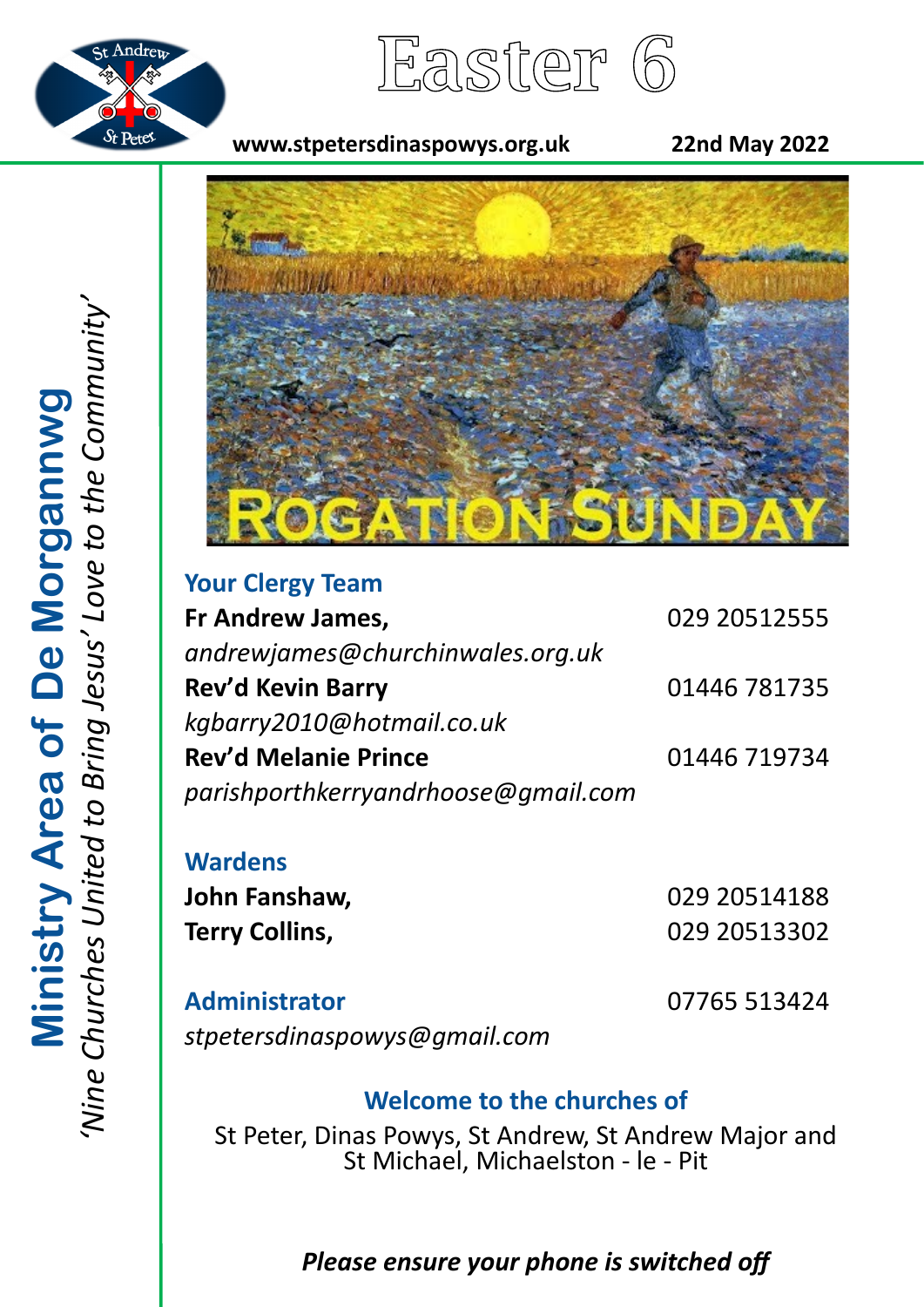## **Collect**

God our redeemer, you have delivered us from the power of darkness and brought us into the kingdom of your Son: grant, that as by his death he has recalled us to life, so by his continual presence in us he may raise us to eternal joy; through Jesus Christ your Son our Lord, who is alive and reigns with you and the Holy Spirit, one God, now and for ever.

**Amen**



### **A reading from Acts 16. 9-15**

During the night Paul had a vision: there stood a man of Macedonia pleading with him and saying, 'Come over to Macedonia and help us.' When he had seen the vision, we immediately tried to cross over to Macedonia, being convinced that God had called us to proclaim the good news to them.

We set sail from Troas and took a straight course to Samothrace, the following day to Neapolis, and from there to Philippi, which is a leading city of the district of Macedonia and a Roman colony. We remained in this city for some days. On the sabbath day we went outside the gate by the river, where we supposed there was a place of prayer; and we sat down and spoke to the women who had gathered there. A certain woman named Lydia, a worshipper of God, was listening to us; she was from the city of Thyatira and a dealer in purple cloth. The Lord opened her heart to listen eagerly to what was

said by Paul. When she and her household were baptized, she urged us, saying, 'If you have judged me to be faithful to the Lord, come and stay at my home.' And she prevailed upon us.

*This is the word of the Lord*

*R* **Thanks be to God**



## **A reading from Revelation 21. 10, 22-22.5**

And in the spirit he carried me away to a great, high mountain and showed me the holy city Jerusalem coming down out of heaven from God.

I saw no temple in the city, for its temple is the Lord God the Almighty and the Lamb. And the city has no need of sun or moon to shine on it, for the glory of God is its light, and its lamp is the Lamb. The nations will walk by its light, and the kings of the earth will bring their glory into it. Its gates will never be shut by day - and there will be no night there. People will bring into it the glory and the honour of the nations. But nothing unclean will enter it, nor anyone who practises abomination or falsehood, but only those who are written in the Lamb's book of life.

Then the angel showed me the river of the water of life, bright as crystal, flowing from the throne of God and of the Lamb through the middle of the street of the city. On either side of the river is the tree of life with its twelve kinds of fruit, producing its fruit each month; and the leaves of the tree are for the healing of the nations. Nothing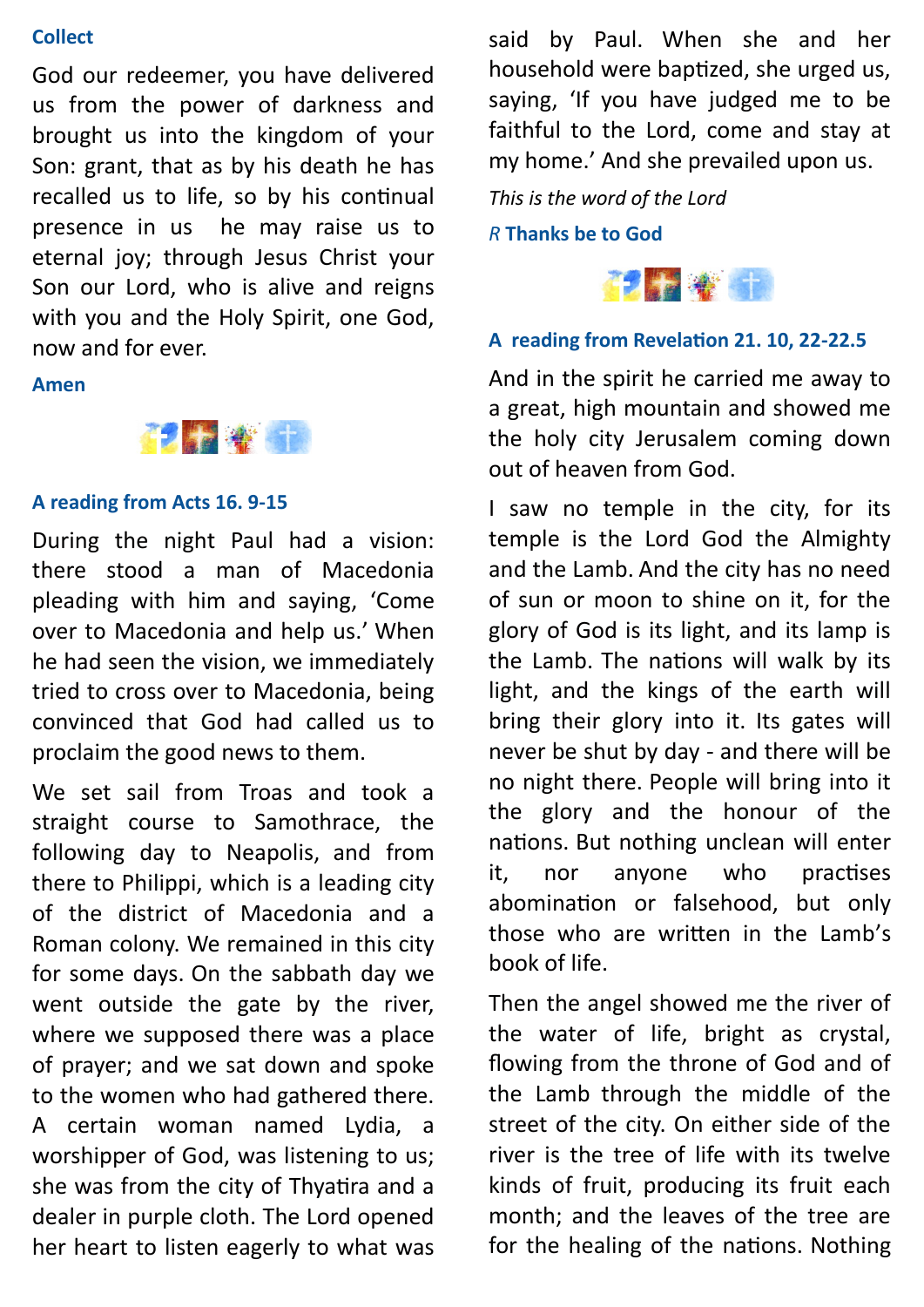accursed will be found there any more. But the throne of God and of the Lamb will be in it, and his servants will worship him; they will see his face, and his name will be on their foreheads. And there will be no more night; they need no light of lamp or sun, for the Lord God will be their light, and they will reign for ever and ever.

## *This is the word of the Lord R* **Thanks be to God**



## **Listen to the Gospel of Christ according to John 14. 23-29 or John 5.1-9**

#### **R Glory to you, O Lord.**

#### John 14. 23-29

Jesus answered him, 'Those who love me will keep my word, and my Father will love them, and we will come to them and make our home with them. Whoever does not love me does not keep my words; and the word that you hear is not mine, but is from the Father who sent me.

'I have said these things to you while I am still with you. But the Advocate, the Holy Spirit, whom the Father will send in my name, will teach you everything, and remind you of all that I have said to you. Peace I leave with you; my peace I give to you. I do not give to you as the world gives. Do not let your hearts be troubled, and do not let them be afraid. You heard me say to you, "I am going away, and I am coming to you." If you loved me, you would rejoice that I am

going to the Father, because the Father is greater than I. And now I have told you this before it occurs, so that when it does occur, you may believe.

## John 5. 1-9

After this there was a festival of the Jews, and Jesus went up to Jerusalem.

Now in Jerusalem by the Sheep Gate there is a pool, called in Hebrew Bethzatha, which has five porticoes. In these lay many invalids - blind, lame, and paralysed. One man was there who had been ill for thirty-eight years. When Jesus saw him lying there and knew that he had been there a long time, he said to him, 'Do you want to be made well?' The sick man answered him, 'Sir, I have no one to put me into the pool when the water is stirred up; and while I am making my way, someone else steps down ahead of me.' Jesus said to him, 'Stand up, take your mat and walk.' At once the man was made well, and he took up his mat and began to walk.

Now that day was a sabbath.

*This is the Gospel of the Lord*

*R* **Praise be to thee O Christ**



#### **Post Communion Prayer**

Bountiful God, whose Son Jesus Christ gives the water of eternal life: may we thirst for you, the spring of life and source of goodness, through him who is alive and reigns, now and for ever.